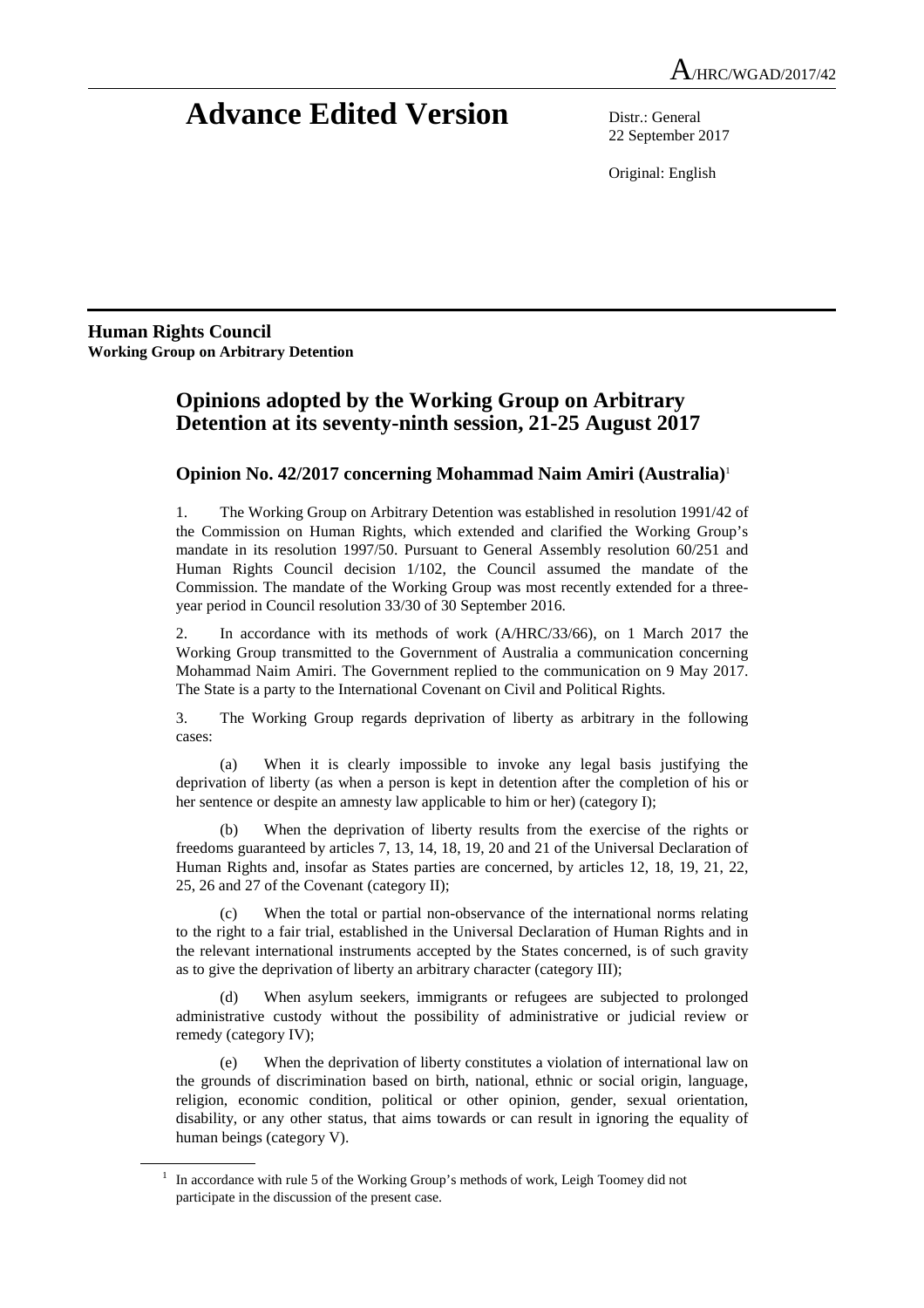# **Submissions**

#### *Communication from the source*

4. Mohammad Naim Amiri, born in 1986, is of Afghan origin. He usually resides at the Villawood Immigration Detention Centre, Australia.

5. According to the source, Mr. Amiri is a Pashtun, Sunni Muslim who was born and lived in Afghanistan before seeking asylum in Australia. On 27 November 2009, Mr. Amiri arrived in Australia by boat to seek recognition of his refugee status on the basis of threats against him and his family from the Taliban.

#### Arrest and detention

6. According to the source, Mr. Amiri was arrested upon arrival in Australia by officials from the Department of Immigration and Border Protection. The source reports that all boat arrivals are issued with a type of warrant issued by that Department, which was previously known as the Department of Immigration and Citizenship. Mr. Amiri was subsequently detained at Phosphate Hill Alternative Place of Detention on Christmas Island.

7. The source reports that Mr. Amiri was transferred to Villawood Immigration Detention Centre on 27 March 2010 and then to Silverwater Correctional Complex on 22 April 2011. He was transferred back to Villawood on 8 March 2012 and subsequently, between 1 July 2013 and 8 October 2014, he was transferred to and between Silverwater Correctional Complex and Goulburn Correctional Centre. On 8 October 2014, he was again transferred to Villawood Immigration Detention Centre, where he remains today.

8. The source reports that Mr. Amiri is being detained on the basis of the Australian Migration Act 1958. The Act specifically provides in sections 189 (1), 196 (1) and 196 (3) that unlawful non-citizens must be detained and kept in detention until they are: (a) removed or deported from Australia; or (b) granted a visa. In addition, section 196 (3) specifically provides that even a court cannot release an unlawful non-citizen from detention unless the person has been granted a visa.

9. According to the source, removal or deportation from Australia in Mr. Amiri's case would constitute refoulement. In addition, the Minister for Immigration and Border Protection has consistently refused to grant Mr. Amiri a bridging visa or community detention placement. Furthermore, Mr. Amiri's refugee determination process has reportedly resulted in a negative assessment, meaning that he is not eligible for any other type of visa to remain in Australia.

10. According to the source, Mr. Amiri has exhausted all domestic remedies to secure his release into the Australian community. Following his arrival in Australia on 27 November 2009, he received a negative refugee status assessment decision on 25 February 2010 and a negative independent merits review finding on 25 June 2010. On 14 December 2010, the High Court of Australia found an error of law in the independent merits review/refugee status assessment process and remitted Mr. Amiri's case for reconsideration. On 13 April 2011, Mr. Amiri received the second negative independent merits review finding. The Federal Magistrates Court dismissed Mr. Amiri's appeal on 14 September 2011. On 23 March 2012, Mr. Amiri received a negative international treaties obligation assessment and, on 5 April 2012, the Federal Court dismissed his appeal. The High Court subsequently dismissed an appeal on 7 June 2013 and, on 18 February 2015, Mr. Amiri received a second negative international treaties obligation assessment. The source notes that that second assessment is currently the subject of an appeal to the Federal Court of Australia. Given the lengthy history of Mr. Amiri's refugee status determination process and the consistent refusal to recognize his refugee status, the source considers it highly unlikely that that appeal will be successful.

11. The source notes that Mr. Amiri currently has proceedings before the Federal Circuit Court relating to a breach of procedural fairness in relation to the consideration by the Department of Immigration and Border Protection of the impact of a data breach on Mr. Amiri's protection claims. That proceeding, however, will reportedly have no immediate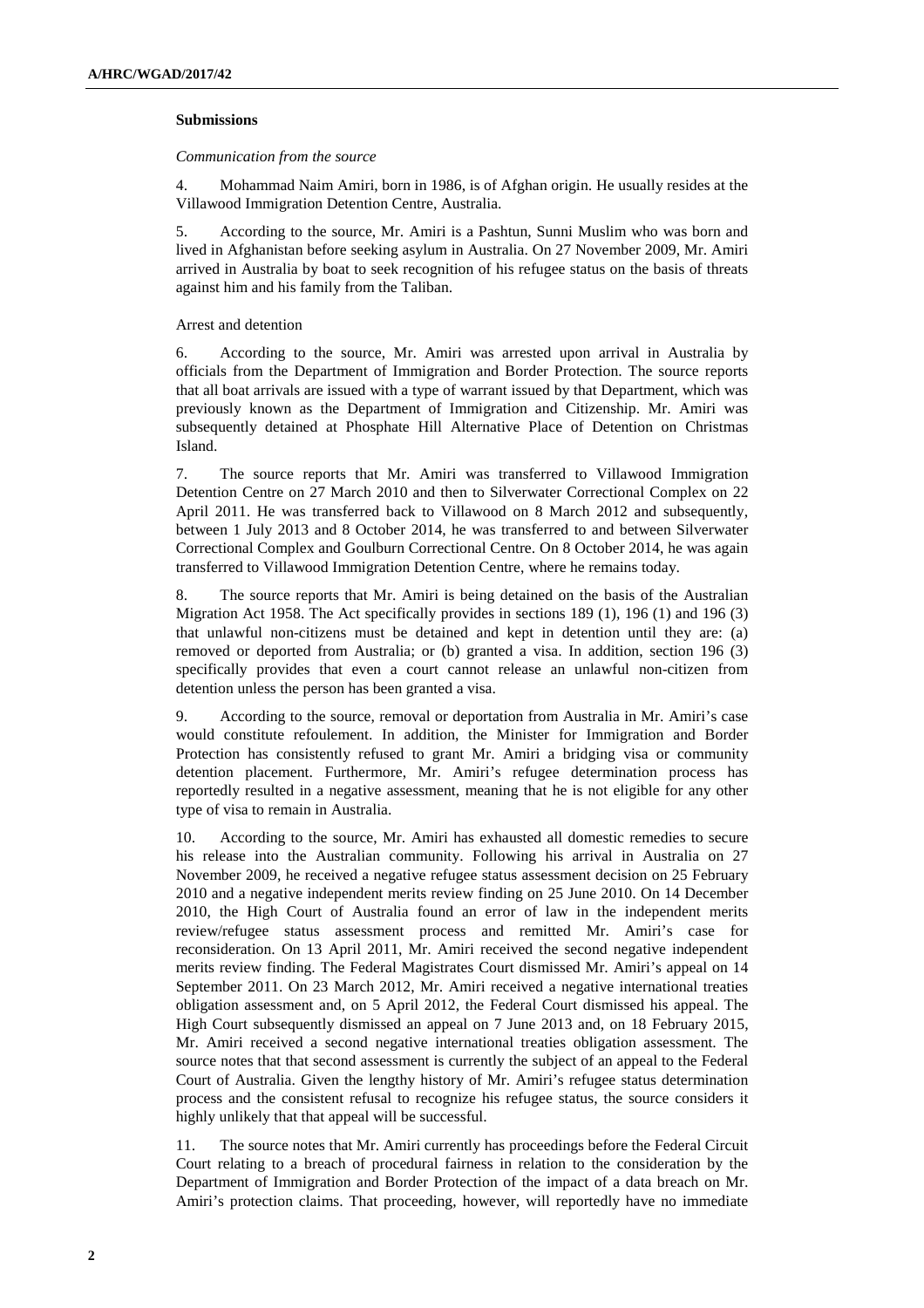impact on Mr. Amiri's detention and may, at best, result in his protection claims in relation to the data breach being reheard. However, given that the Department does not believe Mr. Amiri's version of events that led him to flee Afghanistan, the source considers it highly unlikely that a rehearing will result in a positive refugee determination resolution for Mr. Amiri.

# Category II

12. The source considers that Mr. Amiri has been deprived of liberty as a result of the exercise of his rights guaranteed under article 14 of the Universal Declaration of Human Rights, whereby everyone has the right to seek and to enjoy in other countries asylum from persecution. The source thus submits that Mr. Amiri's detention constitutes an arbitrary deprivation of his liberty, falling within category II of the arbitrary detention categories referred to by the Working Group when considering cases submitted to it.

#### Category III

13. The source also submits that the international norms relating to the right to a fair trial, specifically the rights protected under articles 9 and 10 of the Universal Declaration of Human Rights and article 9 of the International Covenant on Civil and Political Rights, have not been observed in relation to Mr. Amiri's detention. The source notes that the Human Rights Committee, in its general comment No. 35 (2014) on liberty and security of person, requires that detention must be justified as reasonable, necessary and proportionate in the light of the circumstances and reassessed as it extends in time.

14. In that respect, the source reports that Mr. Amiri has been held in administrative detention for almost seven years. Throughout that time, Mr. Amiri has continually asserted that he faces a real risk of harm from the Taliban if he is returned to Afghanistan. He thus has no intention of voluntarily returning to Afghanistan. The source underlines that Mr. Amiri's willingness to remain in indefinite administrative detention in Australia for almost seven years during the prime of his life, as opposed to voluntarily returning to Afghanistan, highlights his fear of return. As such, the source considers that any forced return by the Government of Australia would be very likely to constitute constructive refoulement.

15. The source reports that Mr. Amiri completed the final stage of his refugee status assessment process in February 2015, more than five years after he arrived in Australia. The source submits that it is unreasonable, disproportionate and unnecessary for the Department of Immigration and Border Protection to have held Mr. Amiri in closed detention for more than five years while processing his refugee status assessment. It remains unreasonable, disproportionate and unnecessary for the Department to hold Mr. Amiri in closed detention following his negative refugee assessment, given his refusal to be refouled to Afghanistan.

16. The source notes that, on 12 August 2014, the Australian Human Rights Commission gave notice to the Department of Immigration and Border Protection that Mr. Amiri's detention was arbitrary and inconsistent with his right to liberty under article 9 of the Covenant.

17. The source also notes that, on 7 May 2014, while in detention, Mr. Amiri married an Australian citizen. According to the source, she, as a white non-Muslim Australian woman, would allegedly be in considerable danger if she were to go to Afghanistan with Mr. Amiri, if he was refouled. The source further notes that Mr. Amiri is unable to apply for a spousal visa from onshore. To be eligible for a spousal visa, Mr. Amiri must apply from offshore. According to the source, that effectively prevents him from applying for such a visa.

18. The source notes that, on 28 June 2013, Mr. Amiri was convicted of rioting by the New South Wales Supreme Court and sentenced to one year and ten months' imprisonment. Without prejudice, Mr. Amiri was reportedly involved in the riot due to emotional distress over the length of his detention at that time, and the slow progress of his refugee status determination process. Despite having served his prison term, Mr. Amiri's conviction means that he will face substantial difficulties in overcoming the character requirements in Australia and in convincing the Minister for Immigration and Border Protection to use his non-reviewable and non-compellable powers to grant Mr. Amiri any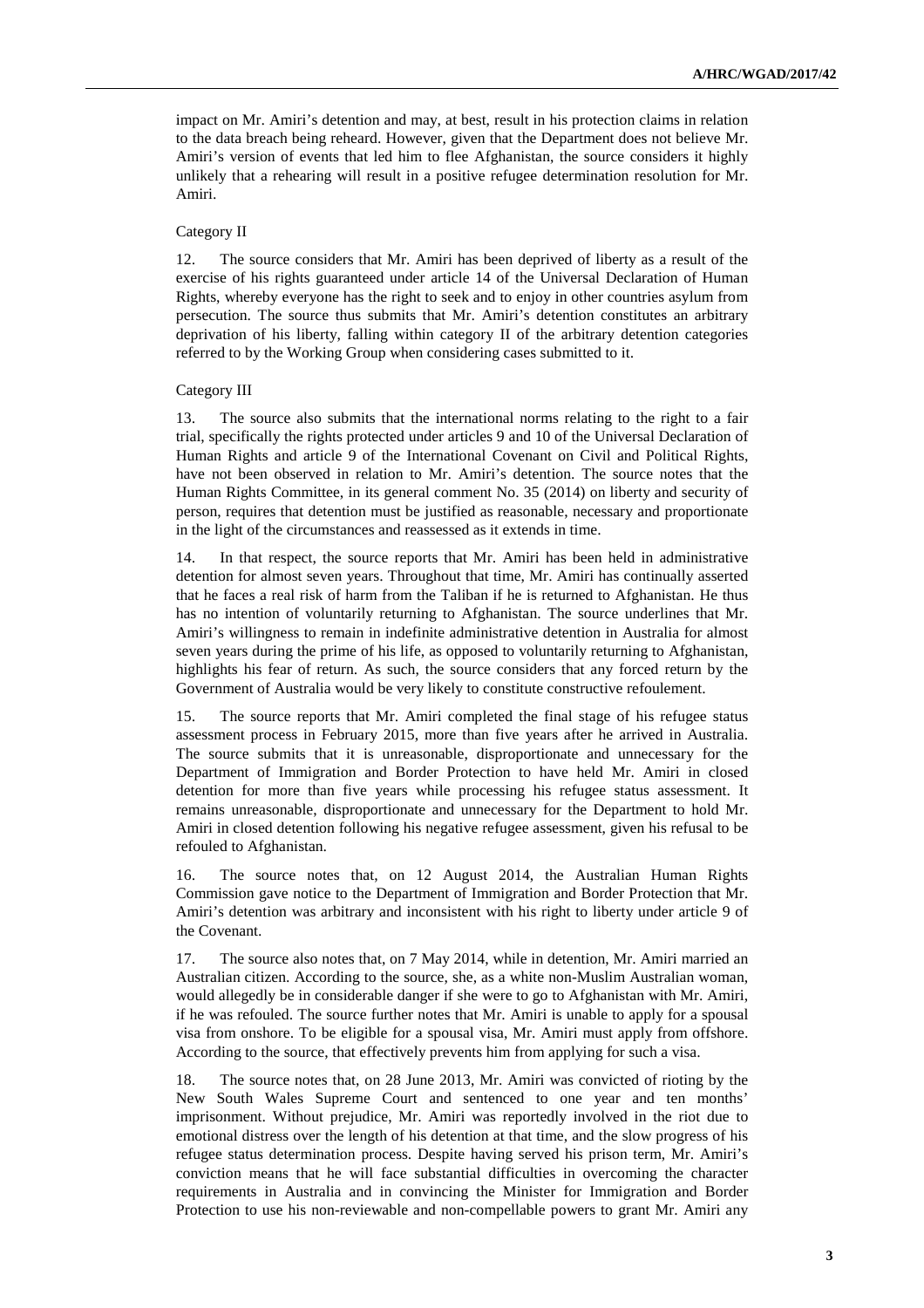type of temporary or permanent visa. The source underlines that prior to Mr. Amiri's involvement in the riot, which was a direct result of being detained by the Department of Immigration and Border Protection, he had no criminal record. According to the source, it is unconscionable to use Mr. Amiri's conviction in those circumstances as a reason to prevent his release into the community on a temporary or permanent visa, or alternatively, via a community detention placement.

19. The source submits that, given the time that has elapsed and the failure to reassess Mr. Amiri's case as it has extended in time, it cannot be said that his detention is reasonable, necessary and proportionate. Accordingly, Mr. Amiri's detention constitutes an arbitrary deprivation of his liberty, falling under category III.

#### Category IV

20. Furthermore, the source submits that Mr. Amiri, as an asylum seeker who is subject to prolonged administrative custody, has not been guaranteed the possibility of administrative or judicial review or remedy. In that respect, the source notes that, in its decision in *Al-Kateb v. Godwin*, the High Court of Australia upheld mandatory detention of non-citizens as a practice that is not contrary to the Constitution of Australia. The source also notes that, in *C. v. Australia*, the Human Rights Committee held that there was no effective remedy for people subject to mandatory detention in Australia. As such, Mr. Amiri lacks any chance of his detention being the subject of a real administrative or judicial review or remedy. His detention thus constitutes an arbitrary deprivation of his liberty, falling under category IV.

#### Category V

21. According to the source, Australian citizens and non-citizens are not equal before the courts and tribunals of Australia. The effective result of the decision of the High Court in *Al-Kateb v. Godwin* is that, while Australian citizens can challenge administrative detention, non-citizens cannot. Mr. Amiri's detention thus constitutes an arbitrary deprivation of his liberty, falling under category V.

# *Response from the Government*

22. On 1 March 2017, the Working Group transmitted the allegations from the source to the Government under its regular communications procedure. The Working Group requested the Government to provide, by 1 May 2017, detailed information about the current situation of Mr. Amiri and any comments on the source's allegations. On 13 April 2017, the Government of Australia requested an extension of the deadline to submit its response. The Working Group did not grant an extension as the request did not meet the requirements of paragraph 16 of the Working Group's methods of work.

23. The Working Group notes that it received a response from the Government on 9 May 2017, that is, after the deadline given by the Working Group. As such, the Working Group considers that the Government's response in the present case is late and the Working Group is unable to accept the response as if it had been presented in a timely manner. Nonetheless, as indicated in paragraphs 15 and 16 of its methods of work, and in conformity with its usual practice, the Working Group may render an opinion on the basis of the information submitted by the source and all the information obtained in relation to a given case. In the light of that, the Working Group transmitted the late response of the Government to the source for any further comments.

# **Discussion**

24. In the absence of a timely response from the Government, the Working Group has decided to render its opinion on the basis of the information submitted by the source, in conformity with paragraph 15 of its methods of work.

25. In its jurisprudence, the Working Group has established the ways in which it deals with evidentiary issues. If the source has established a prima facie case for breach of international requirements constituting arbitrary detention, the burden of proof should be understood to rest upon the Government if it wishes to refute the allegations (see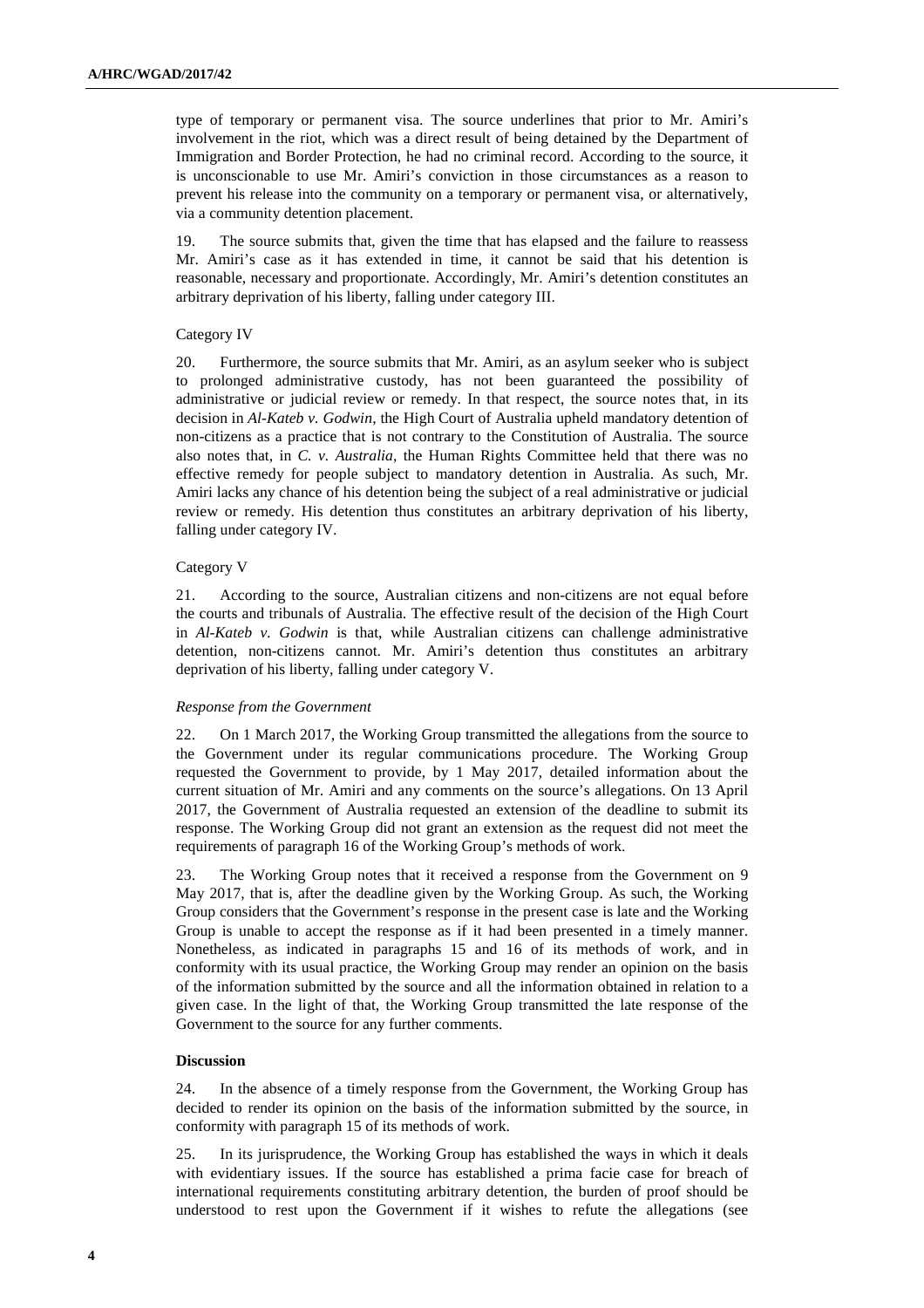A/HRC/19/57, para. 68). In the present case, the Government submitted its response late and the Working Group cannot proceed as if the response had been submitted in a timely manner.

26. The source has alleged that Mr. Amiri's detention falls under categories II, III, IV and V. The Working Group shall consider those allegations in turn.

27. The source has argued that Mr. Amiri has been deprived of his liberty as a result of the exercise of his right guaranteed under article 14 of the Universal Declaration of Human Rights, whereby everyone has the right to seek and to enjoy in other countries asylum from persecution. The source thus submits that Mr. Amiri's detention constitutes an arbitrary deprivation of his liberty, falling under category II.

28. The Working Group reiterates that seeking asylum is not a criminal act; on the contrary, seeking asylum is a universal human right, enshrined in article 14 of the Universal Declaration of Human Rights, and in the 1951 Convention relating to the Status of Refugees and its 1967 Protocol. The Working Group notes that those instruments constitute international legal obligations that Australia has undertaken.

29. The Working Group notes that Mr. Amiri is an asylum seeker from Afghanistan who arrived in Australia by boat on 27 November 2009 and who has lived in Australia since that date, being transferred to and between a number of different offshore and onshore immigration detention facilities. The Working Group also notes that Mr. Amiri, upon his arrival, was subjected by the Government of Australia to the mandatory immigration detention policy of those arriving in Australia without a valid visa, a fact that the Government did not contest in its late reply.

30. The Working Group notes that detention in the course of proceedings for the control of immigration is not arbitrary per se. However, as the Human Rights Committee argued in its general comment No. 35 (para. 18), such detention must be justified as reasonable, necessary and proportionate in the light of the circumstances and reassessed as it extends in time. It must not be punitive in nature and should be based on the individual assessment of each individual.

31. In the present case, the Working Group notes that in its late reply, explaining the mandatory immigration detention policy, the Government of Australia submitted that "detention of those who have arrived unlawfully provides an opportunity to undertake appropriate health, identity and security checks".

32. Yet, in that same response, the Government of Australia failed to indicate what "appropriate health, identity and security checks" were carried out in relation to Mr. Amiri after his initial detention on 27 November 2009 and how the results of those checks justified the need to detain him. Instead, it appears to the Working Group that the authorities proceeded to the assessment of his asylum claim and that no individualized assessment was carried out in relation to the need to detain Mr. Amiri during the consideration of his asylum claim. Equally, no alternatives to the deprivation of liberty were examined to ensure that his detention would be the measure of last resort. Mr. Amiri was subjected to a policy of mandatory immigration detention.

33. The Working Group recalls that deprivation of liberty in the immigration context must be a measure of last resort and alternatives to detention must be sought in order to meet the requirement of proportionality (see A/HRC/10/21, para. 67). As the Human Rights Committee argued in paragraph 18 of its general comment No. 35:

Asylum seekers who unlawfully enter a State party's territory may be detained for a brief initial period in order to document their entry, record their claims and determine their identity if it is in doubt. To detain them further while their claims are being resolved would be arbitrary in the absence of a particular reason specific to the individual, such as an individualized likelihood of absconding, a danger of crimes against others or a risk of acts against national security.

34. In its late response, the Government of Australia has failed to explain the individualized, specific reasons that would justify the need to deprive Mr. Amiri of his liberty. The Working Group notes that such a policy of mandatory immigration detention is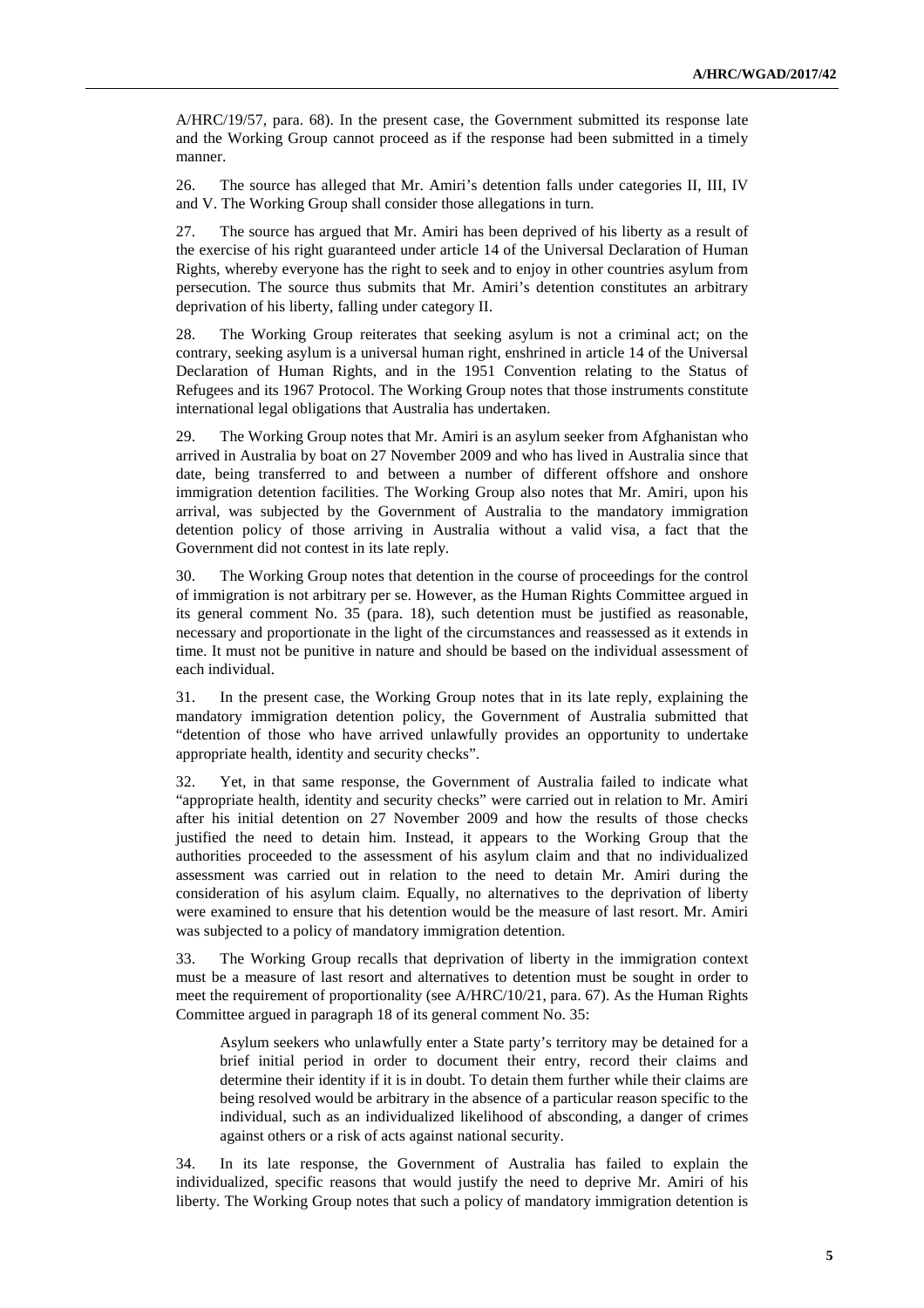contrary to article 9 of the Covenant and breaches the right to seek asylum as envisaged in international law. The Working Group therefore concludes that Mr. Amiri was detained due to his exercise of the right to seek asylum and his detention falls under category II.

35. The source has argued that Mr. Amiri's detention falls under categories III and IV, as he has been held in administrative detention since 27 November 2009 without having any possibility to challenge his detention before a judicial authority. The source has submitted that Mr. Amiri's detention for such a long period of time cannot justify the requirements of reasonableness, necessity and proportionality in accordance with article 9 of the Covenant.

36. The Working Group has already established that a policy of mandatory immigration detention breaches article 9 of the Covenant as it fails to respect the requirements of reasonableness, necessity and proportionality of detention as no individualized assessment of the need to detain is carried out. In the present case, the need to detain Mr. Amiri was never considered, despite the fact that he was issued with a non-prejudicial security assessment on 28 January 2010, meaning that there were no security-related concerns about him. That was a fact pointed out by the Australian Human Rights Commission in 2014 when it characterized Mr. Amiri's detention as arbitrary and inconsistent with his rights to liberty under article 9 of the Covenant.<sup>2</sup> The Working Group also notes that when considering his case, the Commission concluded that the authorities had failed to consider less restrictive alternatives to closed immigration detention in relation to Mr. Amiri and provided no explanation for that failure.<sup>3</sup> The Working Group also notes the same failure on the part of the Government of Australia in its late reply in the present case.

37. Moreover, the Working Group cannot agree with the argument put forward by the Government of Australia in its late reply that the determining factor in deciding whether a detention becomes arbitrary after a certain period of time is not the length of time spent in detention but rather whether the authorities are able to justify the grounds for continued detention. As the Working Group has repeatedly pointed out, detention of asylum seekers must never be unlimited or of excessive length, and a maximum period must be established by law.<sup>4</sup> Furthermore, in the present case, given the non-prejudicial security assessment that was issued to Mr. Amiri on 28 January 2010, the argument presented by the Government of Australia in its late reply does not appear to be correct as it was its own assessment that concluded that there were no security-related concerns in relation to Mr. Amiri. To continue to hold Mr. Amiri in a closed immigration detention setting since that time thus had no justification in international law.

38. The Working Group wishes to recall that according to the United Nations Basic Principles and Guidelines on Remedies and Procedures on the Right of Anyone Deprived of Their Liberty to Bring Proceedings Before a Court, the right to challenge the lawfulness of detention before a court is a self-standing human right, which is essential to preserve legality in a democratic society.<sup>5</sup> That right, which in fact constitutes a peremptory norm of international law, applies to all forms of deprivation of liberty,<sup>6</sup> and it applies to all situations of deprivation of liberty, including not only to detention for purposes of criminal proceedings but also to situations of detention under administrative and other fields of law, including military detention, security detention, detention under counter-terrorism measures, involuntary confinement in medical or psychiatric facilities and migration detention.<sup>7</sup> Moreover, it applies irrespective of the place of detention or the legal

 $2$  See

www.humanrights.gov.au/sites/default/files/document/publication/HA%20HB%20HC%20HD%20H E%20v%20Commonwealth%202014%20AusHRC%2087\_WEB.pdf, para. 71.

 $3$  Ibid., paras. 67 and 69.

<sup>4</sup> See E/CN.4/2000/4, annex II, p. 30 (principle 7) and A/HRC/13/30, para. 61.

<sup>5</sup> See A/HRC/30/37, paras. 2-3.

<sup>6</sup> Ibid., para. 11.

 $7$  Ibid., annex, para. 47 (a).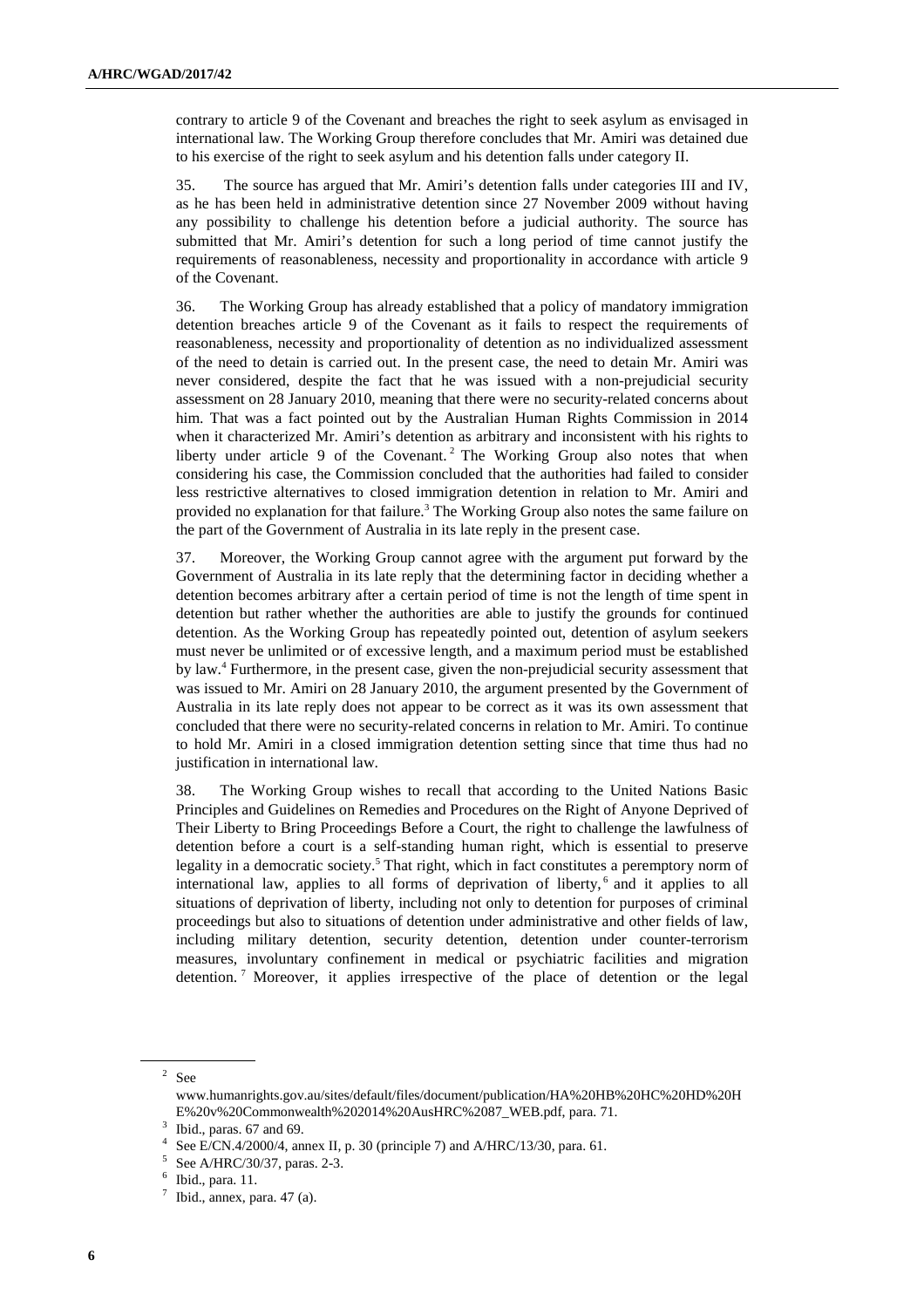terminology used in the legislation. Any form of deprivation of liberty on any ground must be subject to effective oversight and control by the judiciary.<sup>8</sup>

39. The Working Group notes that according to the same Principles and Guidelines, all non-nationals, including migrants regardless of their status, asylum seekers, refugees and stateless persons, in any situation of deprivation of liberty must be informed of the reasons for their detention and their rights in connection with the detention order, including the right to bring proceedings before a court to challenge the arbitrariness and lawfulness and the necessity and proportionality of their detention, and to receive without delay appropriate and accessible remedies.<sup>9</sup>

40. In the present case, Mr. Amiri has been in detention since 27 November 2009 while his asylum application has been considered by the respective authorities in Australia. That is a case of administrative detention of an asylum seeker and is not a case related to criminal proceedings. As such, detention in the immigration context should have been periodically reviewed in order to ascertain its continued necessity and proportionality. Moreover, Mr. Amiri should have had a legally enforceable right to challenge the legality of his continued detention before a judicial authority. As the Working Group has stated earlier, detention in the immigration context must be ordered or approved by a judicial authority and there should be automatic, regular and judicial, not only administrative, review of such detention in each individual case which would extend to the lawfulness of detention and not merely to its reasonableness or other lower standards of review (see A/HRC/13/30, para. 61). That, however, has not taken place in relation to Mr. Amiri. Since the date of his initial detention, he has not been able to challenge the legality of his continued detention, which is a clear breach of article 9 (4) of the Covenant.

41. The Working Group recalls the numerous findings by the Human Rights Committee where the application of mandatory immigration detention in Australia and the impossibility of challenging such detention has been found to be in breach of article 9 (1) of the Covenant.<sup>10</sup>

42. Consequently, the Working Group concludes that the detention of Mr. Amiri is arbitrary and falls under category IV and not category III as submitted by the source.

43. The source has argued that the detention of Mr. Amiri is arbitrary and falls under category V since, according to the source, Australian citizens and non-citizens are not equal before the courts and tribunals of Australia. The Working Group is aware of the decision of the High Court of Australia in the case of *Al-Kateb v. Godwin*, which effectively means that while Australian citizens can challenge administrative detention, non-citizens cannot.

44. The Working Group notes, in paragraph 41 above, the numerous findings by the Human Rights Committee where the application of mandatory immigration detention in Australia and the impossibility of challenging such detention has been found to be in breach of article 9 (1) of the Covenant. The Working Group also notes that the effect of the decision of the High Court of Australia in the case of *Al-Kateb v. Godwin* is such that noncitizens have no effective remedy against their continued administrative detention. The Working Group further notes the specific decision of the Human Rights Committee in *F.J. et al. v. Australia*. In that case, the Human Rights Committee examined the implications of the High Court's judgment in the case of *Al-Kateb v. Godwin* and concluded that the effect of that judgment was such that there was no effective remedy to challenge the legality of the continued administrative detention:

 $8$  Ibid., annex, para. 47 (b).

<sup>&</sup>lt;sup>9</sup> Ibid., principle 21, para. 42.

<sup>&</sup>lt;sup>10</sup> See communications No. 900/1999, *C. v. Australia*, Views adopted on 28 October 2002; No. 1014/2001, *Baban et al. v. Australia*, Views adopted on 6 August 2003; No. 1324/2004, *Shafiq v. Australia*, Views adopted on 31 October 2006; Nos. 1255, 1256, 1259, 1260, 1266, 1268, 1270 and 1288/2004, *Shams et al. v. Australia*, Views adopted on 20 July 2007; No. 1069/2002, *Bakhtiyari v. Australia*, Views adopted on 29 October 2003; No. 1050/2002, *D and E and their two children v. Australia*, Views adopted on 11 July 2006; No. 2229/2012, *Nasir v. Australia*, Views adopted on 29 March 2016; and No. 2233/2013, *F.J. et al. v. Australia*, Views adopted on 22 March 2016.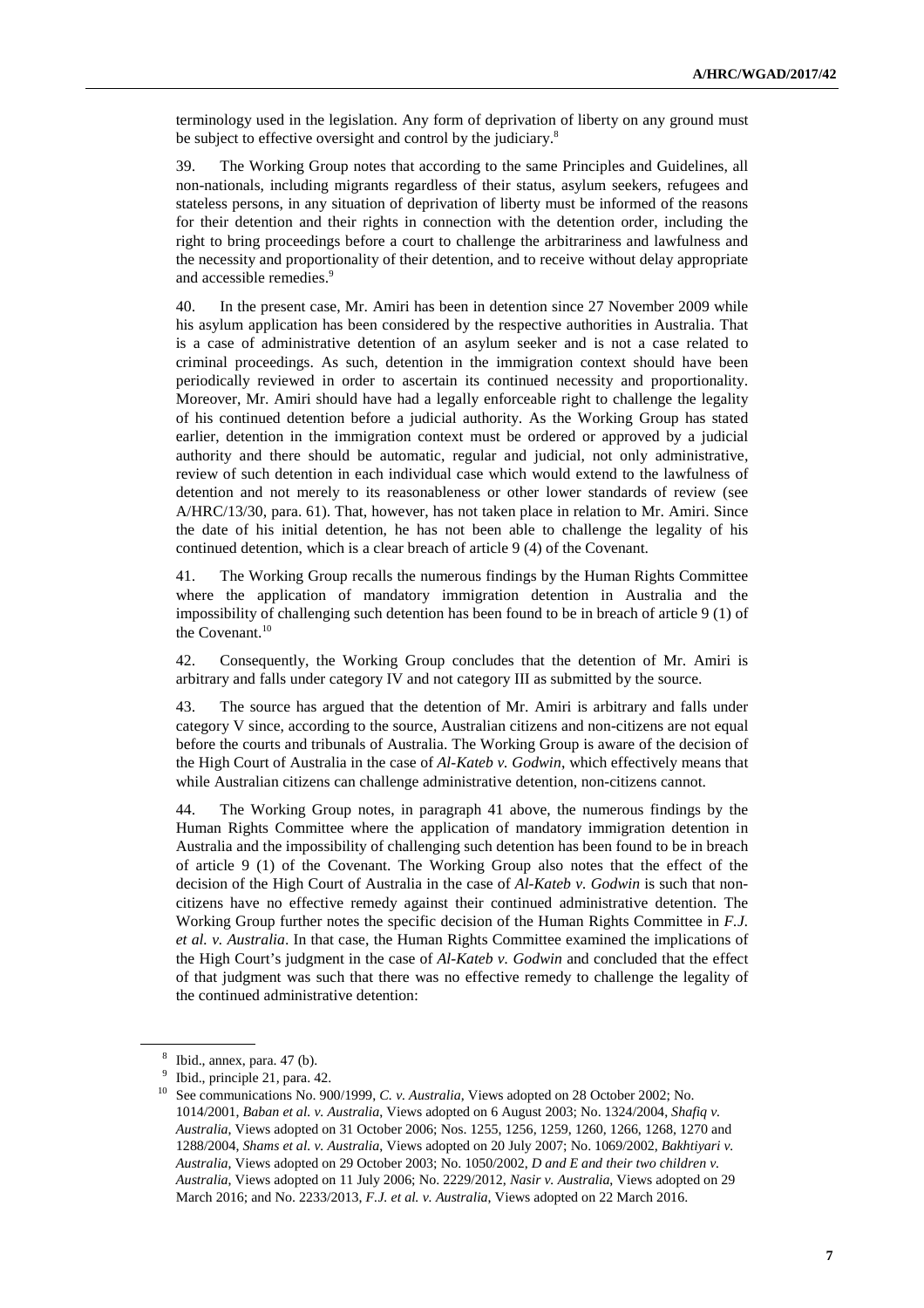The possibility that the State party's highest court may someday overrule its precedent upholding indefinite detention does not suffice to indicate the present availability of an effective remedy. The State party has not shown that its courts have the authority to make individualized rulings on the justification for each author's detention. Moreover, the Committee notes that in the High Court's decision of 5 October 2012 in the *Plaintiff M47* case, the Court upheld the continuing mandatory detention of the refugee, demonstrating that a successful legal challenge need not lead to release from arbitrary detention. Accordingly, the Committee concludes that the State party has not demonstrated the existence of effective remedies to be exhausted and that the communication is admissible with reference to article 5 (2) (b) of the Optional Protocol.<sup>11</sup>

45. In the past, the Working Group has concurred with the views of the Human Rights Committee that the decision in *Al-Kateb v. Godwin* effectively means that non-citizens are unable to challenge the continued legality of their administrative detention in Australia.<sup>12</sup> That remains the position of the Working Group in the present case. The Working Group underlines that that situation is discriminatory and contrary to articles 16 and 26 of the Covenant, and therefore concludes that the detention of Mr. Amiri is arbitrary, falling under category V.

46. The Working Group would welcome the opportunity to work constructively with the Government of Australia in addressing the serious concerns in relation to arbitrary deprivation of liberty in Australia. On 24 April 2017, the Working Group sent a request to the Government to undertake a follow-up visit; it awaits a positive response. In that context, the Working Group notes that Australia maintains a standing invitation to all special procedure mandate holders, and it specifically notes that Australia is presenting its candidacy for membership of the Human Rights Council in the forthcoming elections. An opportunity thus exists for the Government to enhance its cooperation with the special procedures and bring its laws and practice into conformity with international law, especially in relation to the elimination of arbitrary detention.

# **Disposition**

47. In the light of the foregoing, the Working Group renders the following opinion:

The deprivation of liberty of Mohammad Naim Amiri, being in contravention of articles 2, 3, 7, 8, 9 and 14 of the Universal Declaration of Human Rights and of articles 2, 9, 16 and 26 of the International Covenant on Civil and Political Rights, is arbitrary and falls within categories II, IV and V.

48. The Working Group requests the Government of Australia to take the steps necessary to remedy the situation of Mr. Amiri without delay and bring it into conformity with the relevant international norms, including those set out in the Universal Declaration of Human Rights and the International Covenant on Civil and Political Rights.

49. The Working Group considers that, taking into account all the circumstances of the case, the appropriate remedy would be to release Mr. Amiri immediately and accord him an enforceable right to compensation and other reparations, in accordance with international law.

# **Follow-up procedure**

50. In accordance with paragraph 20 of its methods of work, the Working Group requests the source and the Government to provide it with information on action taken in follow-up to the recommendations made in the present opinion, including:

- (a) Whether Mr. Amiri has been released and, if so, on what date;
- (b) Whether compensation or other reparations have been made to Mr. Amiri;

<sup>11</sup> See *F.J. et al. v. Australia*, para. 9.3.

<sup>&</sup>lt;sup>12</sup> See opinion No. 28/2017, para. 40.